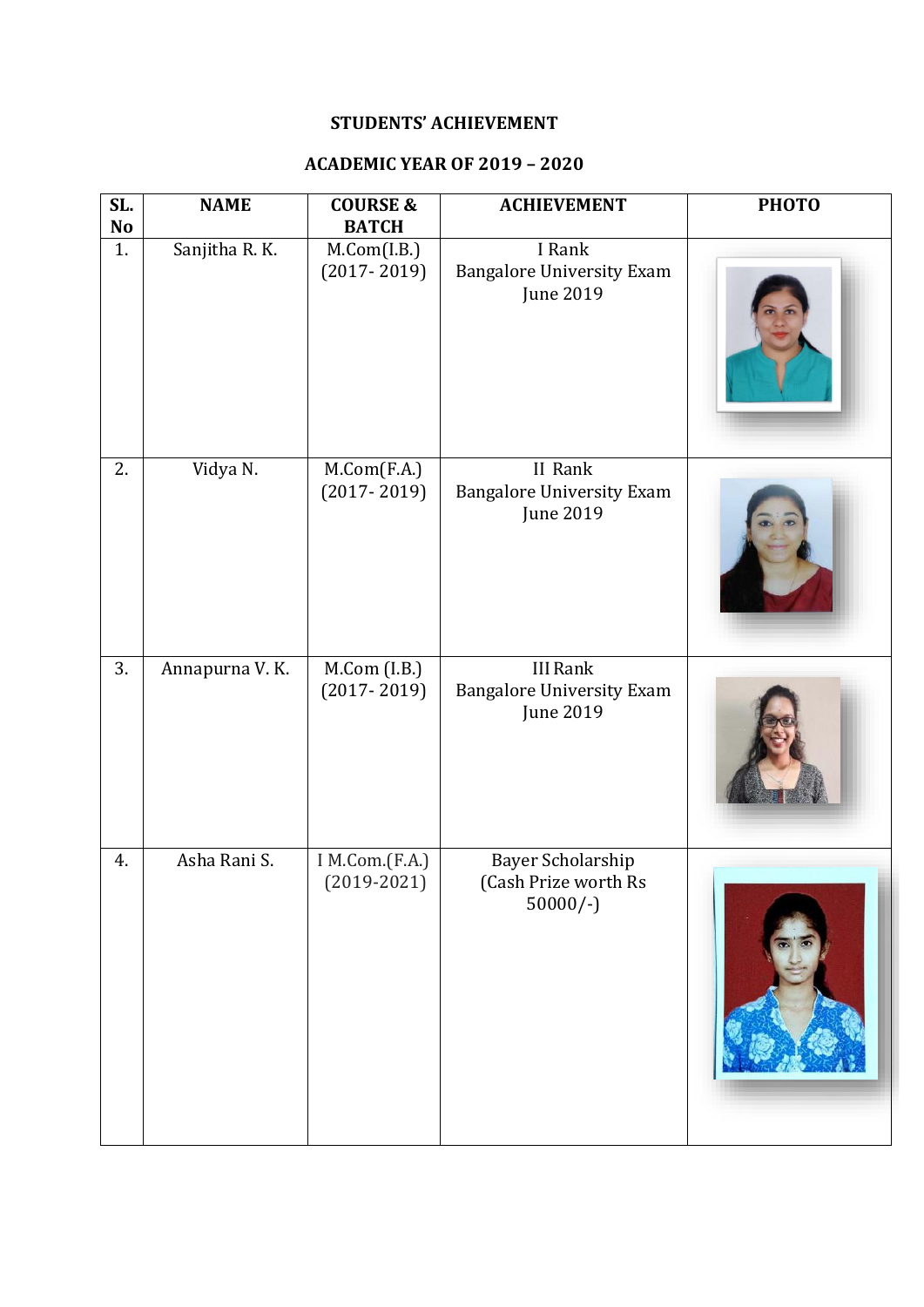| 5. | Bindushree P. | I M.Com<br>$(2019 - 2021)$        | Bayer Scholarship<br>(Cash Prize worth Rs<br>$50000/-$                                          |  |
|----|---------------|-----------------------------------|-------------------------------------------------------------------------------------------------|--|
| 6. | Thejaswini O. | II M.Com<br>$(2018 - 2020)$       | UGC - National Eligibility<br>Test (Commerce) December<br>2019                                  |  |
| 7. | Sri Vaishnavi | I M.Com (F.A.)<br>$(2019 - 2020)$ | UGC - National Eligibility<br>Test (Commerce) December<br>2019                                  |  |
| 8. | Shivakumar S. | II M.Com<br>$(2018 - 2020)$       | National Institute of<br>Securities Market(NISM) -<br>V-A Mutual Fund<br>Distributors (Level 1) |  |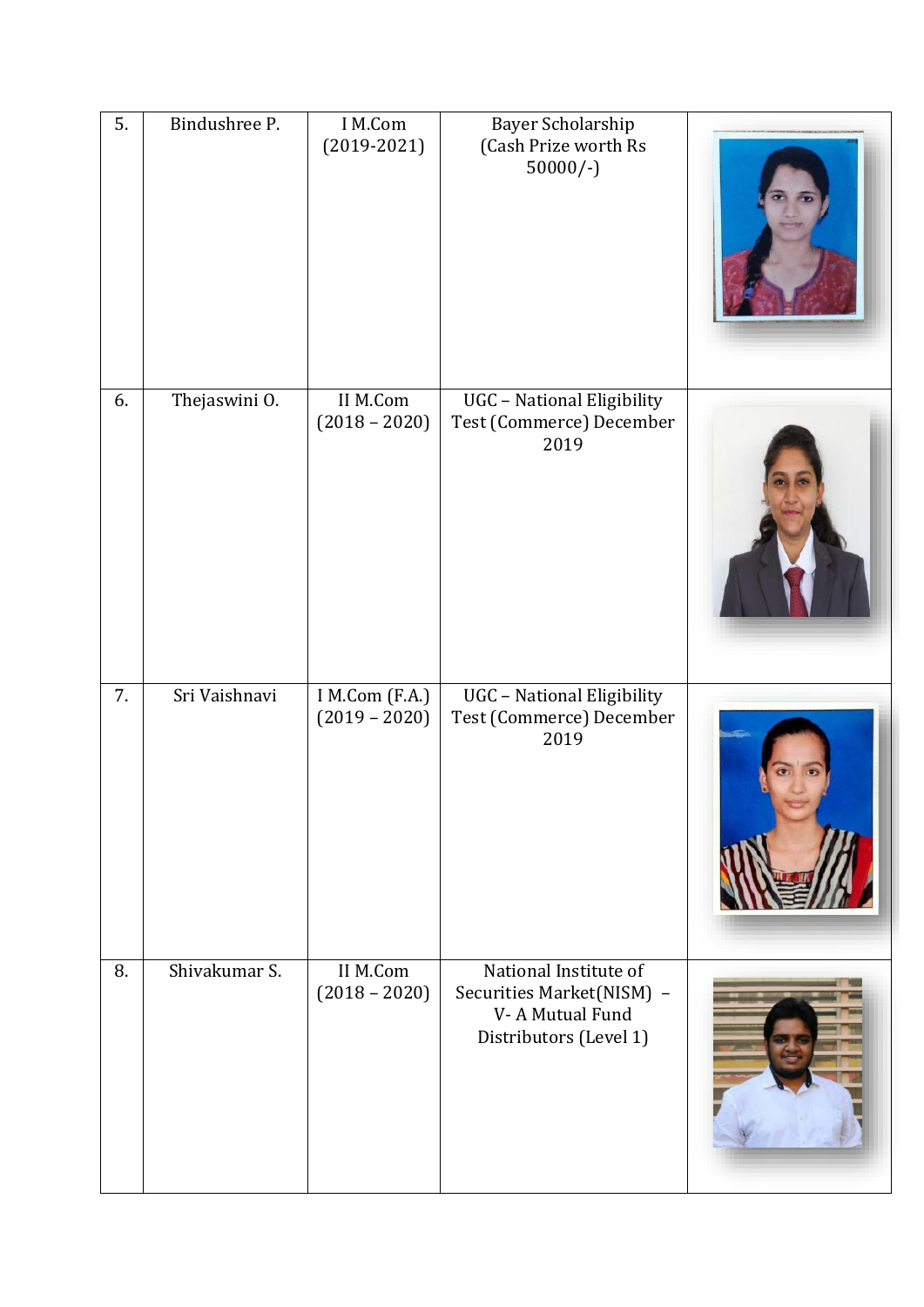| 9.  | Vivek R.        | I M.Com (I.B.)<br>$(2018 - 2020)$ | National Institute of<br>Securities Market(NISM) -<br>V-A Mutual Fund<br>Distributors (Level 1) |  |
|-----|-----------------|-----------------------------------|-------------------------------------------------------------------------------------------------|--|
| 10. | Nayana A.       | I M.Com<br>$(2018 - 2020)$        | National Institute of<br>Securities Market(NISM) -<br>V-A Mutual Fund<br>Distributors (Level 1) |  |
| 11. | Dinesh Regmi A. | II M.Com(F.A.)<br>$(2018 - 2020)$ | National Institute of<br>Securities Market(NISM) -<br>V-A Mutual Fund<br>Distributors (Level 1) |  |
| 12. | Akshay K.S.     | II M.Com(F.A)<br>$(2018 - 2020)$  | National Institute of<br>Securities Market(NISM) -<br>V-A Mutual Fund<br>Distributors (Level 1) |  |